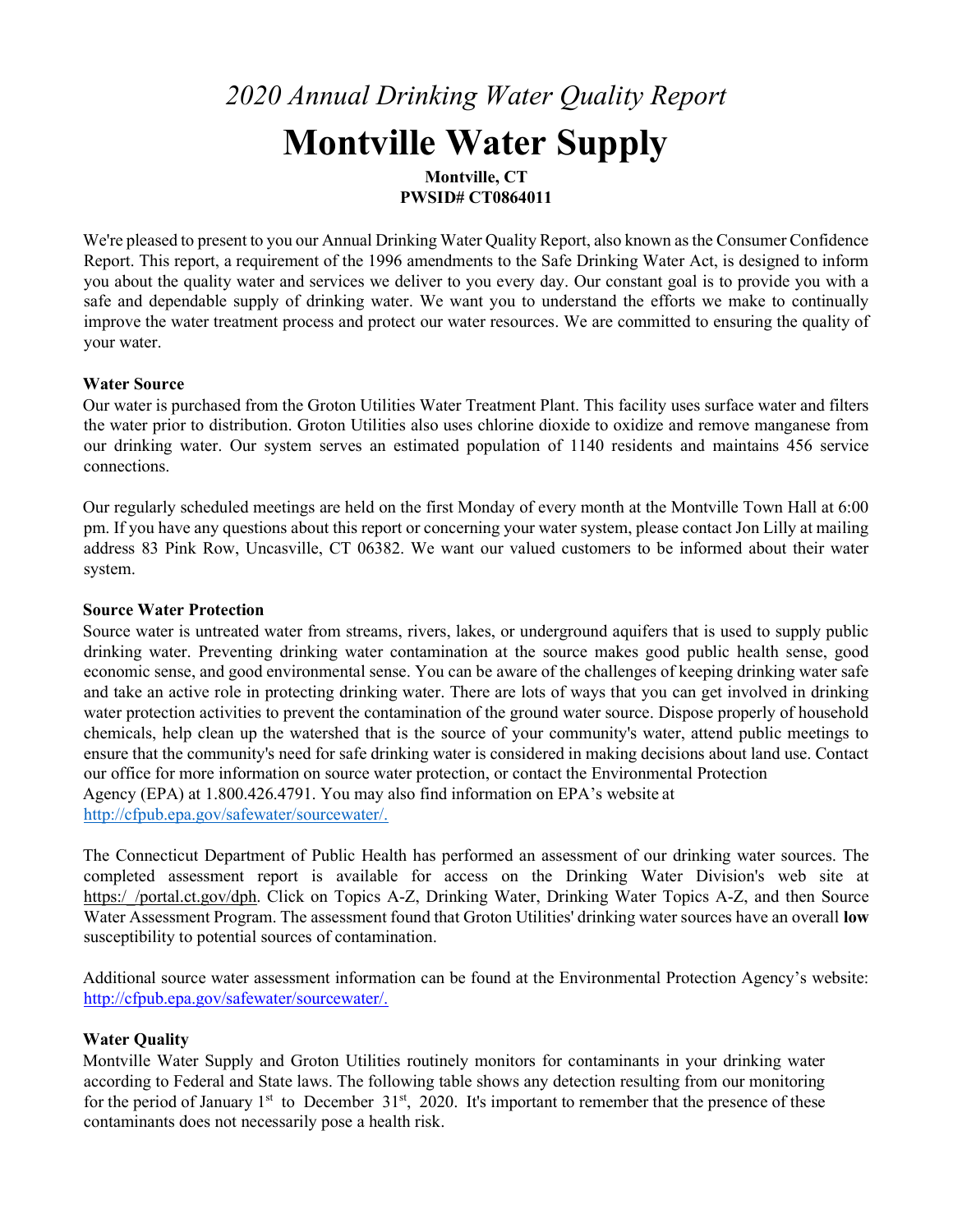The sources of drinking water include rivers, lakes, ponds and wells. As water travels over the surface of the land or through the ground, it dissolves naturally occurring minerals and radioactive material and can pick up substances resulting from human or animal activity. All sources of drinking water are subject to potential contamination by substances that are naturally occurring, or manmade. Contaminants that may be present in source water include:

Microbial contaminants, such as viruses and bacteria, may come from sewage treatment plants, septic systems, agricultural livestock operations, and wildlife.

Inorganic contaminants, such as salts and metals, can be naturally occurring or result from urban storm water runoff, industrial or domestic wastewater discharges, oil and gas production, mining, or farming.

Pesticides and herbicides may come from a variety of sources such as agriculture, urban storm water runoff, and residential uses.

Organic chemical contaminants, including synthetic and volatile organic chemicals, are by-products of industrial processes and petroleum production, and can also come from gas stations, urban storm water runoff, and septic systems. Radioactive contaminants can be naturally-occurring or be the result of oil and gas production and mining activities.

In order to ensure that tap water is safe to drink, U.S. Environmental Protection Agency (EPA) prescribes regulations which limit the amount of certain contaminants in water provided by public water systems. U.S. Food and Drug Administration (FDA) regulations establish limits for contaminants in bottled water which must provide the same protection for public health.

The table below lists all of the drinking water contaminants that were detected throughout water quality monitoring and testing. The presence of contaminants in the water does not necessarily indicate that the water poses a health risk.

| <b>TEST RESULTS</b><br>Unless otherwise noted, testing was done in 2020                                                                                                                                                                                                                                                               |                         |                                     |                                               |                      |                     |                                                                                                   |  |  |
|---------------------------------------------------------------------------------------------------------------------------------------------------------------------------------------------------------------------------------------------------------------------------------------------------------------------------------------|-------------------------|-------------------------------------|-----------------------------------------------|----------------------|---------------------|---------------------------------------------------------------------------------------------------|--|--|
| Contaminant                                                                                                                                                                                                                                                                                                                           | <b>Violation</b><br>Y/N |                                     | Unit<br><b>Measurement</b>                    | <b>MCLG</b>          | <b>MCL</b>          | <b>Likely Source of Contamination</b>                                                             |  |  |
| <b>Microbiological Contaminants</b>                                                                                                                                                                                                                                                                                                   |                         |                                     |                                               |                      |                     |                                                                                                   |  |  |
| Total Coliform Bacteria<br>(2020)                                                                                                                                                                                                                                                                                                     | N                       | <b>Absent</b>                       | Highest monthly<br>$#$ of positive<br>samples | Absent               | 1 positive          | Naturally present in the environment                                                              |  |  |
| Turbidity<br>(7/7/2020)                                                                                                                                                                                                                                                                                                               | N                       | 0.70                                | ntu                                           | n/a                  | <b>TT</b>           | Soil runoff                                                                                       |  |  |
| <b>Inorganic Contaminants</b>                                                                                                                                                                                                                                                                                                         |                         |                                     |                                               |                      |                     |                                                                                                   |  |  |
| Copper* $(2020)$                                                                                                                                                                                                                                                                                                                      | N                       | 0.049                               | ppm                                           | 1.3                  | $AL = 1.3$          | Corrosion of household plumbing systems                                                           |  |  |
| Lead* $(2020)$                                                                                                                                                                                                                                                                                                                        | N                       | 1.2                                 | ppb                                           | $\theta$             | $AL = 15$           | Corrosion of household plumbing systems                                                           |  |  |
| Nitrate [as Nitrogen]<br>(2019)                                                                                                                                                                                                                                                                                                       | N                       | 0.16                                | ppm                                           | 10                   | 10                  | Runoff from fertilizer use; leaching from<br>septic tanks, sewage; erosion of natural<br>deposits |  |  |
| * = Reported results are the 90 <sup>th</sup> percentile value (the value that 90% of all samples are less than). Of the 43 samples collected for Lead, we had<br>only 8 samples that detected Lead, the highest of which was found to be only 4.5 ppb. All samples for Lead and Copper were below their respective<br>action levels. |                         |                                     |                                               |                      |                     |                                                                                                   |  |  |
| <b>Disinfection By-Products</b>                                                                                                                                                                                                                                                                                                       |                         |                                     |                                               |                      |                     |                                                                                                   |  |  |
| Chlorine Residual<br>(2020)                                                                                                                                                                                                                                                                                                           | N                       | <b>RAA: 1.01</b><br>$(0.31 - 1.45)$ | ppm                                           | <b>MRDLG</b><br>$=4$ | <b>MRDL</b><br>$=4$ | Water additive used to control microbes                                                           |  |  |
| HAA5<br>[Total Haloacetic<br>Acids] (2020)                                                                                                                                                                                                                                                                                            | N                       | RAA:27.08<br>$(20.2 - 33.8)$        | ppb                                           | $\theta$             | 60                  | By-product of drinking water chlorination                                                         |  |  |
| <b>TTHM</b><br>[Total Trihalomethanes]<br>(2020)                                                                                                                                                                                                                                                                                      | N                       | RAA: 60.20<br>$(50.0 - 84.5)$       | ppb                                           | $\mathbf{0}$         | 80                  | By-product of drinking water chlorination                                                         |  |  |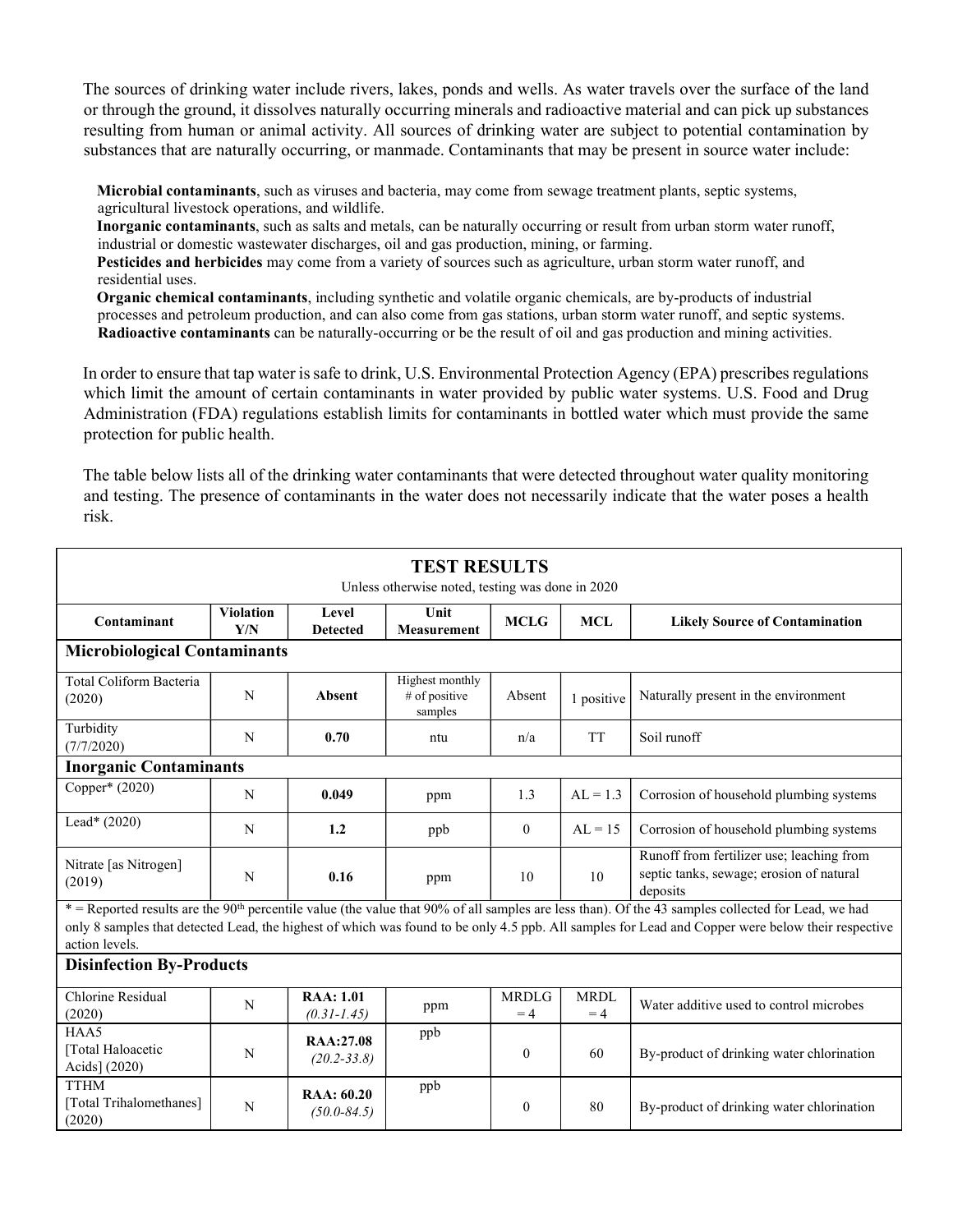Note: The state allows us to monitor for some contaminants less than once per year because the concentrations of these contaminants do not change frequently. Not all contaminants are tested for every year due to monitoring waivers and therefore we must use the most recent round of sampling. Some of our data is more than one year old, however, is limited to no older than 5 years.

#### Units:

Parts per million (ppm) or Milligrams per liter (mg/l) - one part per million corresponds to one minute in two years or a single penny in \$10,000.

Parts per billion (ppb) or Micrograms per liter - one part per billion corresponds to one minute in 2,000 years, or a single penny in \$10,000,000.

Picocuries per liter (pCi/L) - picocuries per liter is a measure of the radioactivity in water.

Micrograms per Liter  $(\mu g/1)$  – a measure of radioactivity in water.

Millirems per year  $(merm/year) - a$  measure of radiation absorbed by the water.

Nephelometric Turbidity Unit (NTU) - nephelometric turbidity unit is a measure of the clarity of water. Turbidity in excess of 5 NTU is just noticeable to the average person.

#### Definitions:

Action Level (AL) - the concentration of a contaminant which, if exceeded, triggers treatment or other requirements which a water system must follow.

Treatment Technique (TT) - A treatment technique is a required process intended to reduce the level of a contaminant in drinking water. Million Fibers per Liter (MFL) - million fibers per liter is a measure of the presence of asbestos fibers that are longer than 10 micrometers. Maximum Contaminant Level (MCL) - The MCL is the highest level of a contaminant that is allowed in drinking water. MCLs are set as close to the MCLGs as feasible using the best available treatment technology.

Maximum Contaminant Level Goal (MCLG) - The MCLG is the level of a contaminant in drinking water below which there is no known or expected risk to health. MCLGs allow for a margin of safety.

Drinking Water Equivalent Level (DWEL) – A lifetime exposure concentration protective of adverse, non-cancer health effects, that assumes all of the exposure to a contaminant is from a drinking water source.

Maximum Residual Disinfectant Level (MRDL) - The highest level of a disinfectant allowed in drinking water. There is convincing evidence that addition of a disinfectant is necessary for control of microbial contaminants.

Maximum Residual Disinfectant Level Goal (MRDLG) - The level of a drinking water disinfectant below which there is no known or expected risk to health. MRDLGs do not reflect the benefits of the use of disinfectants to control microbial contaminants.

Running Annual Average (RAA) - The average of all monthly or quarterly samples for the last year at all sample locations. Non Detect (ND) - The contaminant was not detected.

Not Applicable, Not Established (N/A)

#### IMPORTANT INFORMATION

Lead - Major Sources in Drinking Water: Corrosion of household plumbing systems; erosion of natural deposits. Health Effects Statement: Infants and children who drink water containing lead in excess of the action level could experience delays in their physical or mental development. Children could show slight deficits in attention span and learning abilities. Adults who drink this water over many years could develop kidney problems or high blood pressure.

Copper - Major Sources in Drinking Water: Corrosion of household plumbing systems; erosion of natural deposits; leaching from wood preservatives.

Health Effects Statement: Copper is an essential nutrient, but some people who drink water containing copper in excess of the action level over a relatively short amount of time could experience gastrointestinal distress. Some people who drink water containing copper in excess of the action level over many years could, suffer liver or kidney damage. People with Wilson's Disease should consult their personal doctor.

Fluoride: Fluoride levels must be maintained between 1-2 ppm, for those water systems that fluoridate the water. Lead/Copper: Action levels are measured at consumer's tap. 90% of the tests must be equal to or below the action level;

therefore, the listed results above have been calculated and are listed as the  $90<sup>th</sup>$  percentile.

Sodium: The reason for this notification is so that consumers on low or restricted sodium diets may take into account their sodium intake from the drinking water. If you have been placed on a sodium restricted diet, please inform your physician that your water contained approximately 28 mg/L of sodium as a result of testing completed in 2018.

**Total Coliform Bacteria -** Reported as the highest monthly number of positive samples, for water systems that take  $\leq 40$ samples per month. Coliforms are bacteria which are naturally present in the environment and are used as an indicator that other, potentially-harmful bacteria may be present. Our tests have all been negative.

TTHM/HAA5: Total Trihalomethanes (TTHM) and Haloacetic Acids (HAA5) are formed as a by-product of drinking water chlorination. This chemical reaction occurs when chlorine combines with naturally occurring organic matter in water. **Turbidity:** Turbidity has no health effects. However, turbidity can interfere with disinfection and provide a medium for microbial growth. Turbidity may indicate the presence of disease-causing organisms. These organisms include bacteria, viruses, and parasites that can cause symptoms such as nausea, cramps, diarrhea, and associated headaches.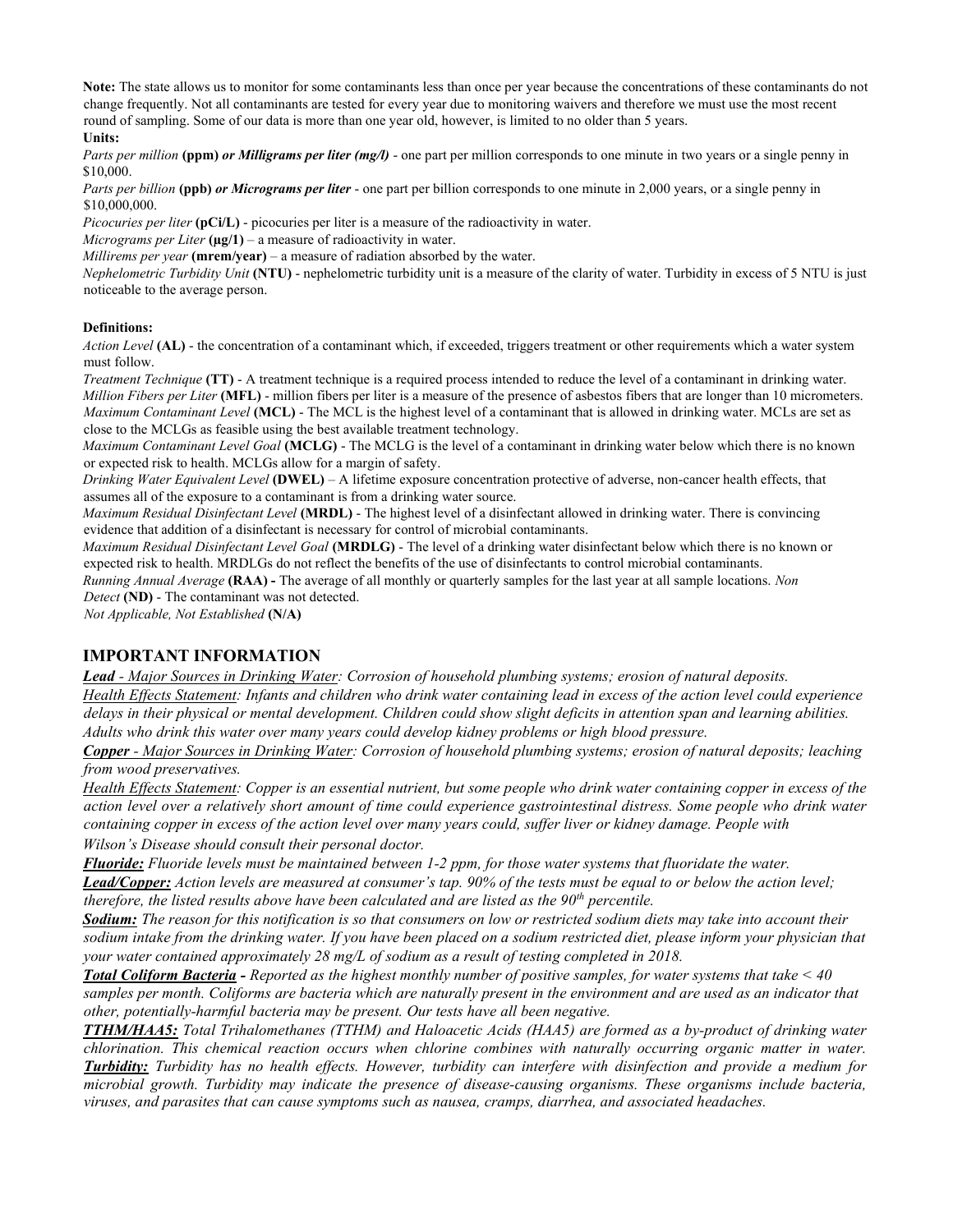## IMPORTANT INFORMATION

Since our system chlorinates its water, we are required to report our annual average for chlorine residual. Chlorine residual was found to be 1.01 ppm, with a range of 0.31 ppm to 1.45 ppm.

The Groton Utilities (water supplier) detected a range of sodium from 28 – 31 mg/L. Because we exceeded the 28 mg/L threshold. To Our Water Customers: If you have been placed on a sodium-restricted diet, please inform your physician that our water contains 30 mg/L of sodium.

## GROTON UTILITIES WATER QUALITY DATA

The two tables below are the Water Quality Data provided by our water supplier, Groton Utilities, for the year 2020:

### Groton Utilities 2020 Annual Water Quality Data for Consecutive Water Systems Regulated Contaminants

| ິ<br>Parameter             | Units      | <b>MCL</b>                                          | <b>MCGL</b>    | Highest<br>Detected<br>Level | Range                                     | Major source                                                                                          | Meets<br>Standards        |
|----------------------------|------------|-----------------------------------------------------|----------------|------------------------------|-------------------------------------------|-------------------------------------------------------------------------------------------------------|---------------------------|
| Barium                     | ppm        | $\overline{c}$                                      | $\overline{2}$ | 0.009                        |                                           | Discharge of drilling<br>wastes, discharge from<br>metal refineries, erosion of<br>natural deposits.  | <b>YES</b>                |
| Chloride                   | ppm        | 250                                                 | N/A            | 41                           | 28-41                                     | Stormwater runoff<br>containing road salt, erosion<br>of natural deposits.                            | <b>YES</b>                |
| Fluoride                   | ppm        | $\overline{4}$                                      | $\overline{4}$ | 0.90                         | $0.18 - 0.90$                             | Erosion of natural deposits,<br>water additive which<br>promotes strong teeth.                        | <b>YES</b>                |
| Nitrate                    | ppm        | 10                                                  | 10             | 0.31                         | $0.02 - 0.31$                             | Runoff from fertilizer use.<br>leachate from septic tanks,<br>sewage, erosion of natural<br>deposits. | <b>YES</b>                |
| Parameter                  | Units      | <b>TT</b>                                           | <b>MCGL</b>    | Lowest<br><b>RAA</b>         | Range                                     | Major Source                                                                                          | Meets<br><b>Standards</b> |
| Total<br>Organic<br>Carbon | N/A        | Removal ratio<br>must be $>=1.00$                   | N/A            | 1.5                          | $1.5 - 1.7$                               | Naturally present in the<br>environment.                                                              | <b>YES</b>                |
| Parameter                  | Units      | <b>TT</b>                                           | <b>MCGL</b>    | Highest<br>Detected<br>Level | Lowest $%$ of<br>samples meeting<br>Limit | Major Source                                                                                          | Meets<br>Standards        |
| Turbidity                  | <b>NTU</b> | 95% of monthly<br>samples must be<br>$\leq$ 0.3 NTU | N/A            | 0.38                         | 99%                                       | Soil Runoff.                                                                                          | <b>YES</b>                |

# Unregulated Contaminants

| Parameter | Units | <b>MCL</b>         | <b>MCGL</b> | Average | Range     | Major Source                 | Meets      |
|-----------|-------|--------------------|-------------|---------|-----------|------------------------------|------------|
|           |       |                    |             |         |           |                              | Standards  |
| Sodium    | ppm   | Notification level | None        | າາ      | $18 - 31$ | Stormwater runoff            | <b>YES</b> |
|           |       | $= 28$             |             |         |           | containing road salt,        |            |
|           |       |                    |             |         |           | erosion of natural deposits. |            |
| Sulfate   | ppm   | None               | None        |         | 5 - 6     | Naturally Occurring          | YES        |